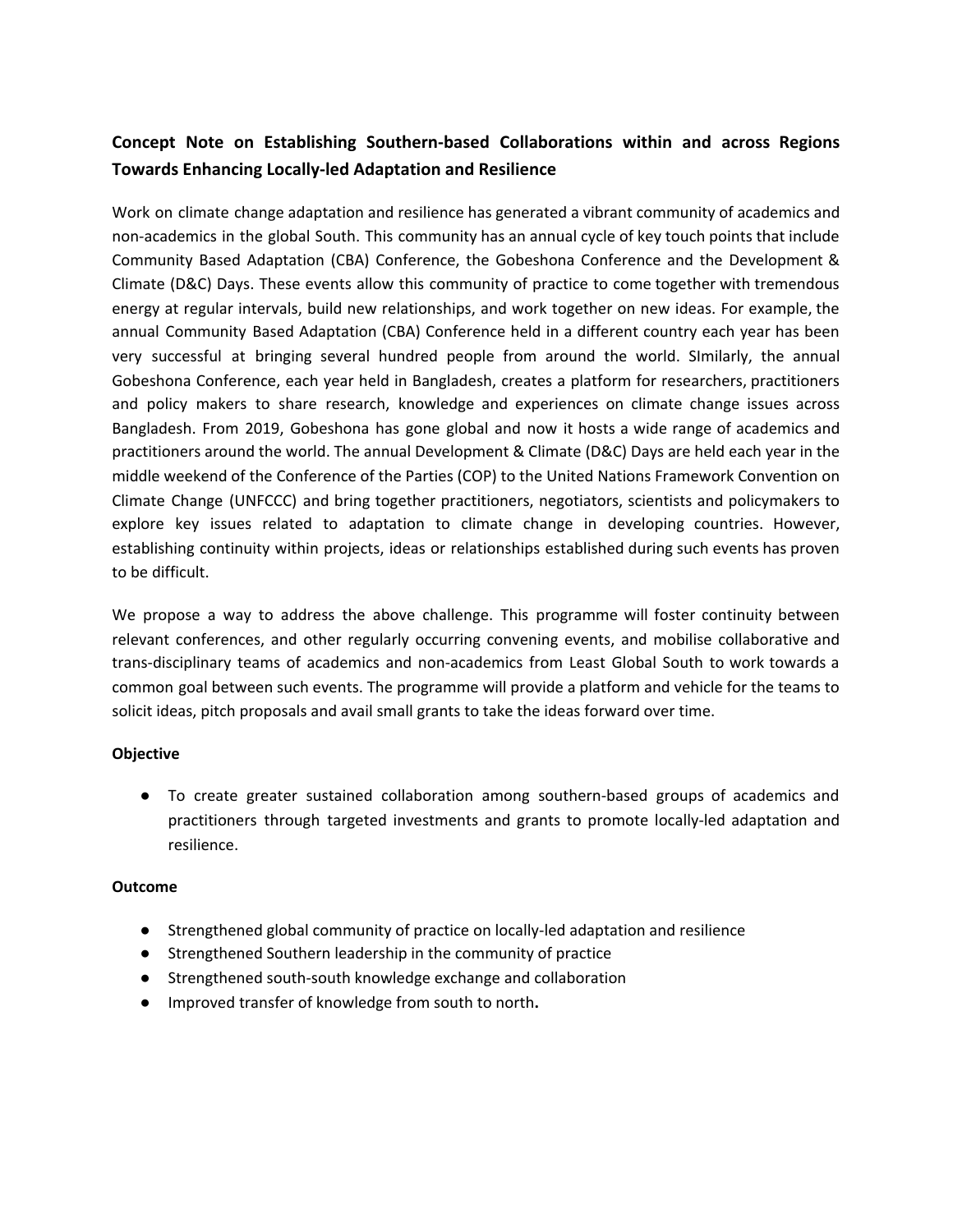### **Working Modalities**

- $\bullet$  The programme will be launched at the  $7<sup>th</sup>$  Annual Gobeshona Conference to be held virtually from 18th to 24th January 2021. The Conference annually brings together a distinguished and multidisciplinary group of scholars and practitioners from around the world to share their knowledge, research and practical experience on climate change issues
- An announcement presenting the programme and the grant opportunities will be made on the conference website, and to participants when registering for the conference. Announcements will subsequently be made throughout the event itself.
- The community of practice, who have been attending the aforementioned events every year will be reached out via email to get them on board from the very beginning.
- From the beginning of the Gobeshona 7 conference, the participants will be given networking opportunities to meet, discuss and solicit potential collaboration opportunities using the Cimpatico platform and prepare a short abstract (not more than 1 page) of their idea.
- On the third day of the Gobeshona Conference, abstracts will be solicited from groups. An online voting will take place in a participatory manner through which 6 best ideas will be selected to go to the next round.
- In the closing session, the names of the winning teams will be announced. The winning teams will be further given a week time to detail out their proposal and submit the final proposal to ICCCAD.
- Upon receiving the final proposal and necessary financial details, grants will be disbursed immediately from ICCCAD's end.
- In 2021, total 6 grants worth USD 5000 will be provided to the winning groups to implement their ideas over the course of 12 months, report back in CBA15 and Development and Climate Day in COP26 (November 2021) and finally present their outputs in the 8th Annual Gobeshona Conference in January, 2022.
- Another round of grants of the same size and number will be provided after the 8th Annual Gobeshona Conference in 2022 and the implementation procedure will be the same.
- The grants will also cover the cost of the time for the individuals as well as travel costs to attend CBA and COP in each year.

### **Payment Modalities**

- Grants will be transferred to each member of the winning team separately upon receiving necessary documents.
- The entire grant will be disbursed right after the selection of winning teams.
- UPTO 100,000 USD will be disbursed as small grants to 12 groups over 2 years starting from the 7th Annual Gobeshona Conference in January 2021.

### **Criteria for Selection of Proposals**

In the first stage, during the course of Gobeshona global conference, the groups need to submit a short abstract of the idea consisting of the following